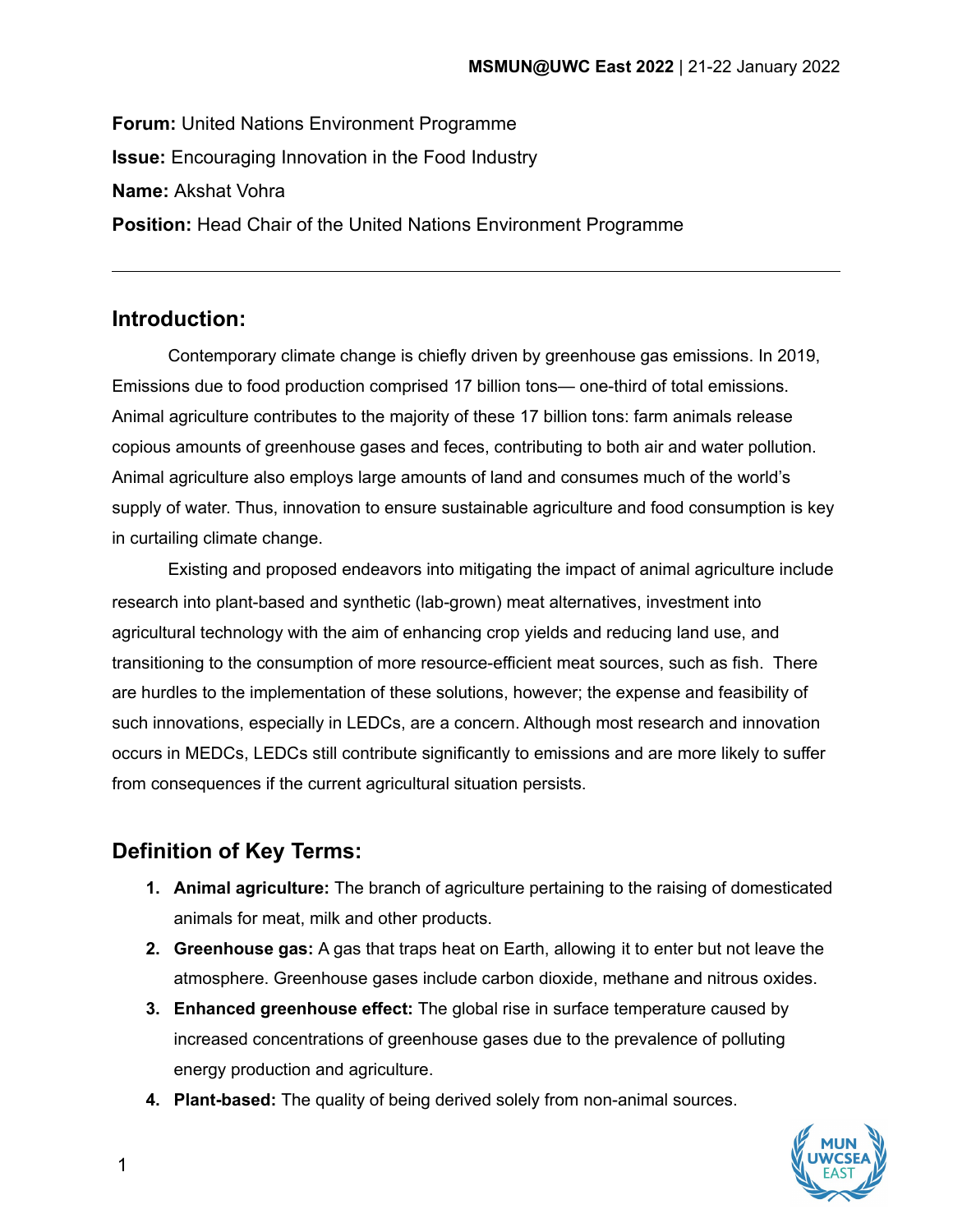- **5. Synthetic:** The quality of being made in a laboratory through chemical reactions as opposed to being a natural substance.
- **6. Eutrophication:** The process by which a surplus of nutrients in a water body leads to the growth of excess plant life; this leads to an increase in plant consuming bacteria that respire off the dissolved oxygen in the water body, reducing the availability of oxygen for other marine life.
- **7. GMO:** Genetically modified organism, an organism with genetic material that has been altered to effect a change that would not naturally occur.

# **Background Information**

## **Environmental impact of meat**

Meat is responsible for nearly 60% of emissions due to food production. Some emissions are due to the bodily processes of farmed animals, for example cows' releasing methane: the rest stem from productive processes themselves. Land must be cleared to make room for both pastures and farm plots for growing animal feed. This often occurs through the indiscriminate burning of parts of rainforests, releasing huge amounts of carbon dioxide into the atmosphere and destroying animals' habitats. Although the production of plant-based foods also requires land to be cleared, consuming plants indirectly through meat is particularly land and energy inefficient: An average of 70kg of greenhouse gas emissions is required to produce 1kg of meat, while only 2.5kg are required to produce 1kg of wheat.

## *Trends in global meat consumption*

Meat consumption has historically been associated with wealth. As LEDCs have industrialised their share of global meat consumption and production has increased, placing greater strain on resources; meat consumption in Asia is today more than 15 times what it was in 1960. Marked differentials in per capita consumption remain, however— consumption is particularly high in North America and Australia, and lowest in India. Although meat consumption as a proportion of total food consumption is decreasing, rapid global population growth means that it is still increasing in absolute terms.

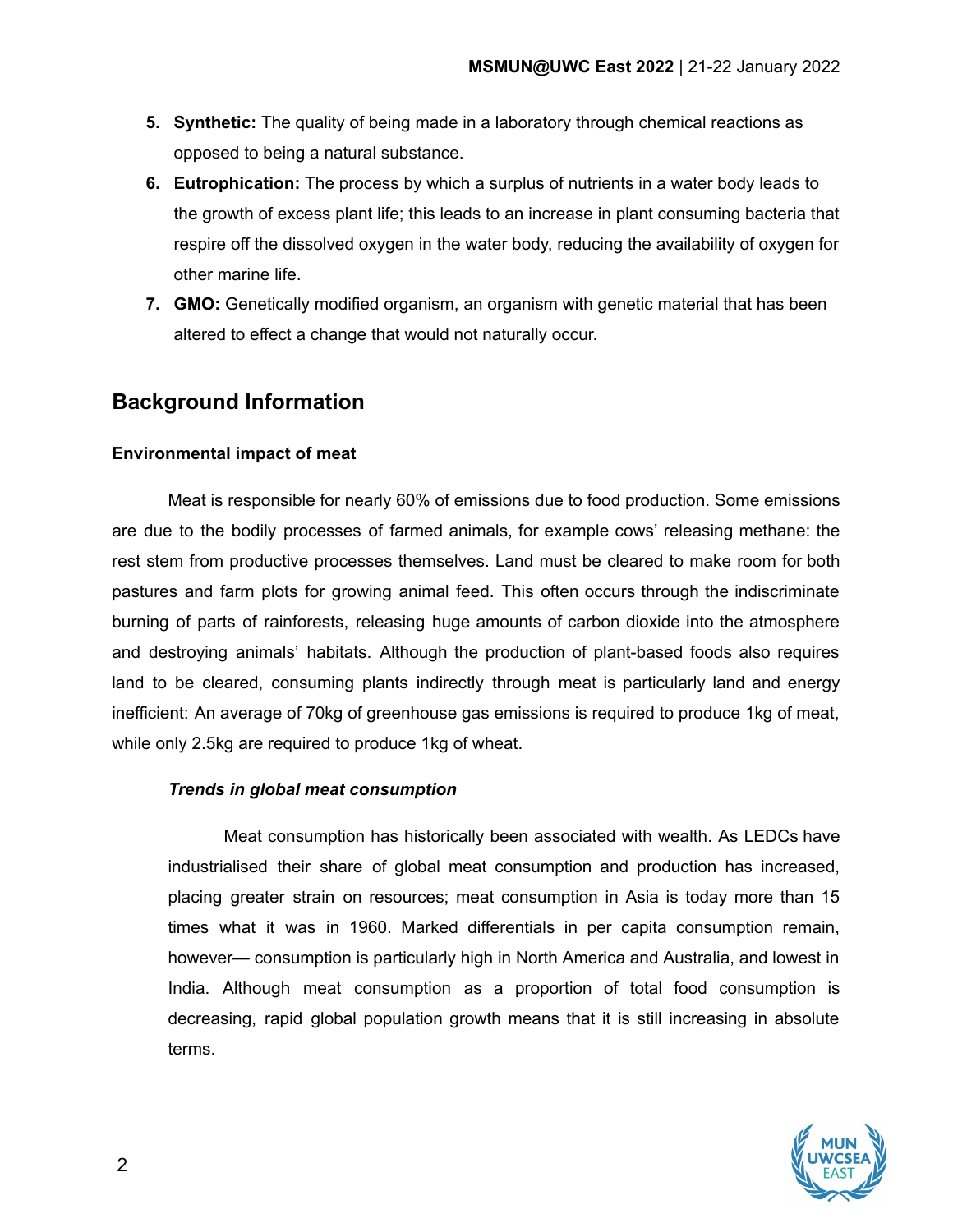## **The impact of milk**

Dairy cow feed consists of a large amount of ammonia. Manure with high ammonia concentrations can pollute waterways, potentially leading to eutrophication, where increased growth of algae on the waters due to high levels of ammonia leads to an increase in aquatic bacteria. In turn, these bacteria respire off dissolved oxygen, reducing the availability of oxygen in the water, killing off marine life as a result. Moreover, the production of milk is an inefficient process: it takes over 1,000 liters of water to produce one liter of milk.

### **The impact of non-animal products**

Although crop production is considerably less polluting than animal agriculture, the environmental impact of some crops should be noted. A single almond, for example, takes nearly 50 liters of water to produce; almond derived products like almond milk are considerably less energy-efficient than alternatives, such as soy milk. Furthermore, nitrogen fertilizers involved in the production of most crops can release nitrogen oxides, a particularly toxic group of greenhouse gases, into the atmosphere. Nitrogen runoff into waterways can also lead to eutrophication.

# **Current Situation**

## **Plant-based meat alternatives**

Plant-based meat alternatives have recently gained both commercial popularity and international attention. In 2018, the UNEP awarded US based companies Impossible Foods and Beyond Food for their respective "breakthrough alternatives to meat-based food products." Plant-based meat alternatives mix potatoes, wheat, and coconut oil, among other ingredients, to engineer sustainable alternatives to meat. Some meat alternatives are also genetically modified to alter their tastes. Impossible Foods, for example, extracts the heme molecule from genetically modified soy plants and infuses it into their products. The benefits and drawbacks of using GMOs should be weighed when devising measures to encourage food innovation— some consumers are hesitant to consume GMO products. Moreover, some researchers have raised the question of whether the development of alternative meat is necessary at all; the carbon footprints of

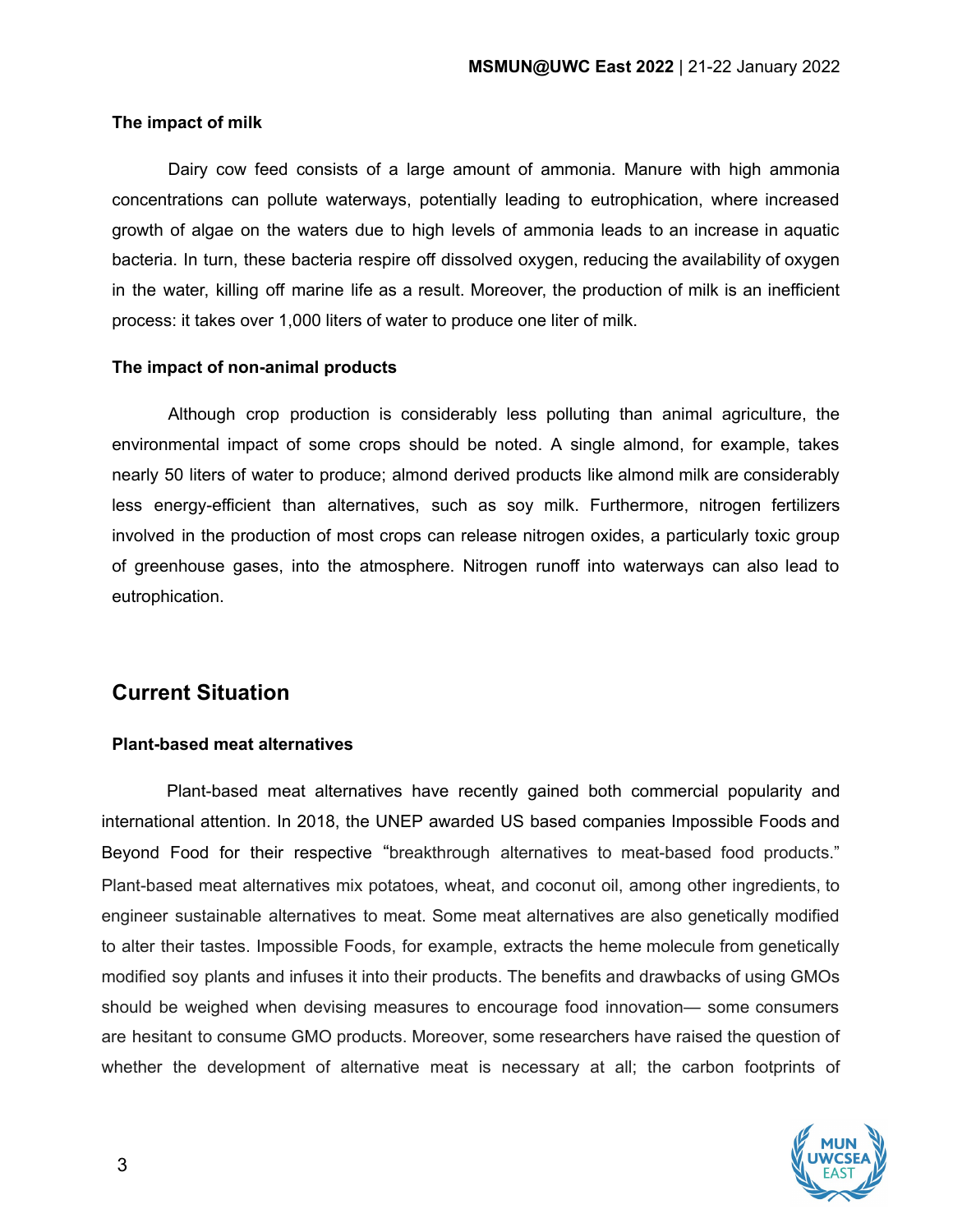unprocessed alternatives, such as bean and beetroot patties, are up to 80% less than those of artificial ones.

## **Synthetic meat**

Though not widely available commercially, synthetic meat, also known as lab-grown or cultured meat, is another alternative to animal meat. Synthetic meat uses animal cells and cultivates them in a lab in the hopes of producing an authentic-tasting meat product, Synthetic meat technology is still in its infancy— the first synthetic hamburger was only produced in 2013 but it is quickly attracting interest as an alternative to animal products that would allow consumers to retain the ability to choose between different varieties of meat. Research and production into synthetic meat is expensive, however, and synthetic meat may only be a long term solution to an issue that requires immediate action.

## **Aquaculture**



# Growth in Wild fish catch vs. Aquaculture Production since 1960

Source: UN Food and Agriculture Organization (FAO) Adapted From OurWorldInData.org/seafood-production . CC BY

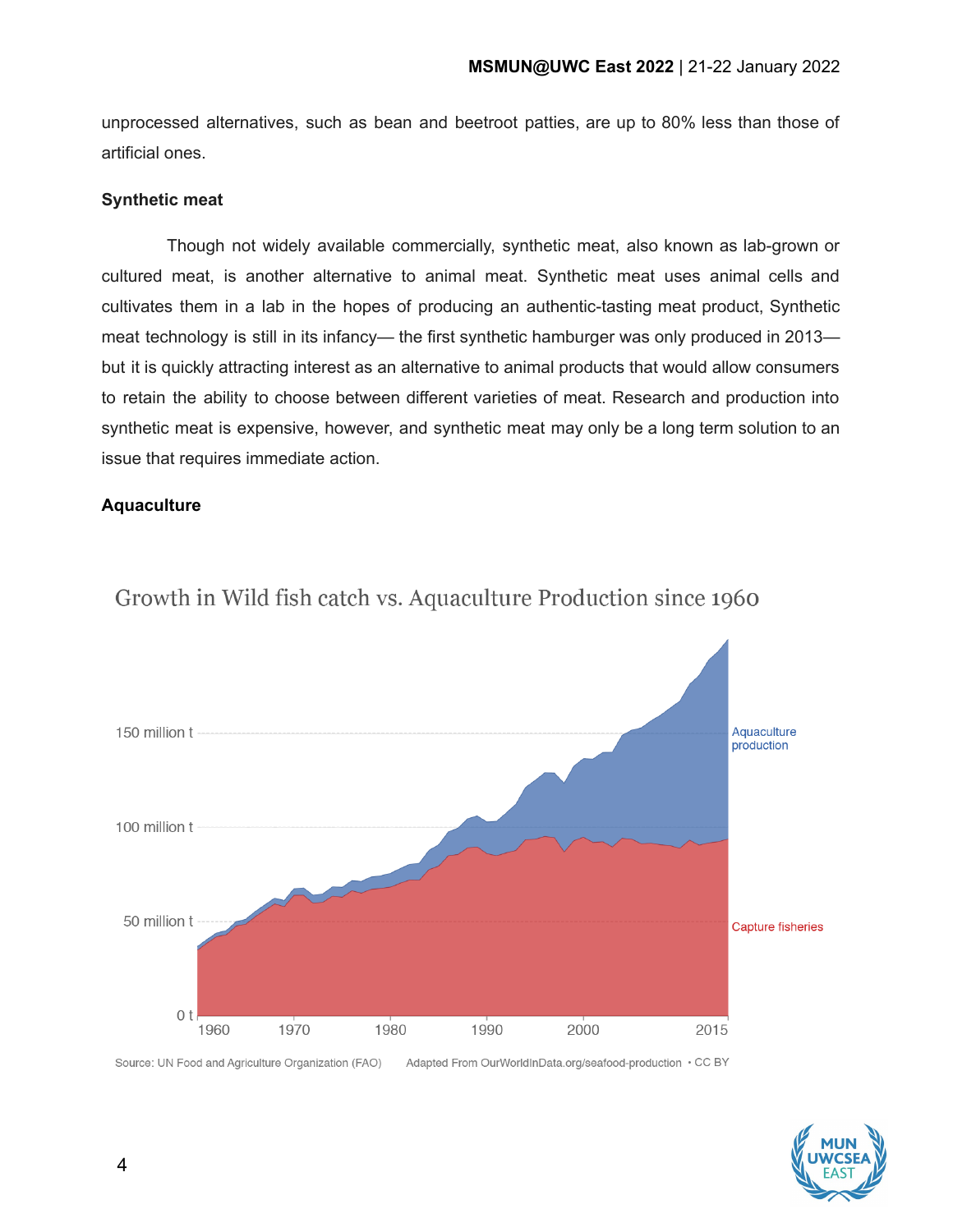#### **Aquaculture has recently overtaken wild fish catch as the largest supplier of fish for consumption**

Aquaculture, most prevalent in Asia, is the practice of farming fish for meat and other products. Global fish stocks are currently overexploited, meaning that fish are depleted faster than they can reproduce. Indeed, Commercial fishing stocks for wild fish catch are predicted to completely run out 2048— a prospect that would leave marine ecosystems in disarray. Commercial fishing also risks bycatch, where fish are unintentionally caught while fishing for other species. Aquaculture allows for the targeted farming and consumption of particular fish species without depleting stocks of ocean marine life. However, aquaculture also poses ethical and health concerns: fish do not naturally live in the cramped environment of farms, and are prone to stress and disease in poor conditions. In addition, the overuse of antibiotics in farms can create resilient viruses that may escalate into wider outbreaks of disease, while aquacultural waste can pollute nearby ocean water.

### **GMO products**

GMOs allow for the alteration of crops to make them more land, water and nutrient efficient, as well as resistant to plant viruses and otherwise harmful farming practices. Herbicide ( a toxic substance used to kill plants) resistant crops allow farmers to destroy weeds without tilling soil, slowing the gradual deterioration in soil quality (erosion). This reduced erosion makes pesticide and fertilizer induced eutrophication less likely. Organisms can also be modified for consumer benefit; genetically modified soybeans, for example, are grown in the US to reduce the quantity of fatty acid therein, creating healthier versions of soy-derived products.

## **Major Parties Involved and Their Views**

### **United States**

Most innovation in the domain of plant-based meats has come from the US, home to companies such as Impossible Foods and Beyond Food. American food corporations such as Tyson Foods, one of the world's largest producers of meat, have invested in plant-based alternatives to their own products. If demand for plant-based foods grows as predicted, American companies will have more resources to invest in the development of plant-based products. Still, there is some domestic opposition to the growth of the plant-based food industry,

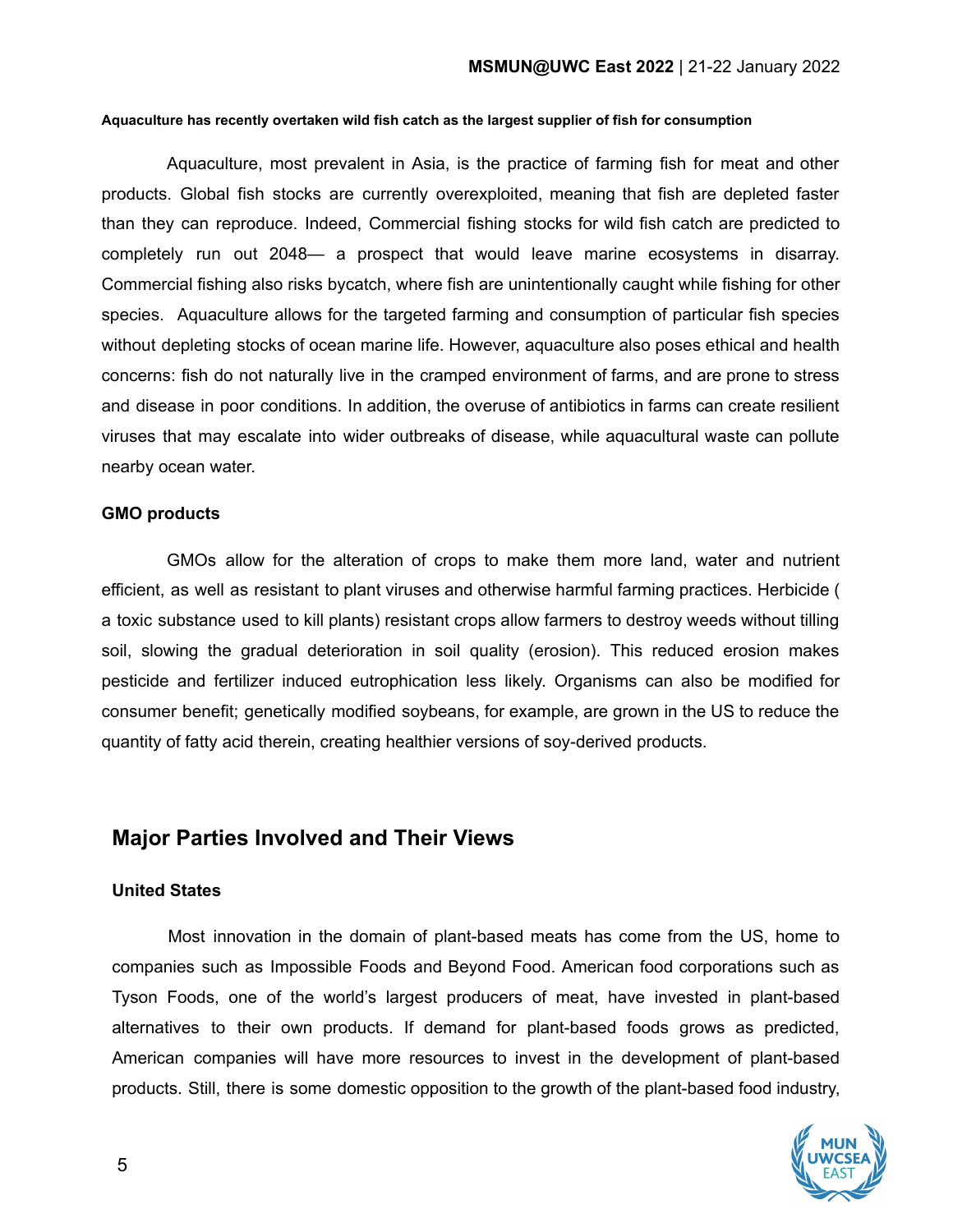particularly from those from traditional food industries who stand to lose from the growth of alternatives. The US Cattlemen's association, for example, has opposed the classification of plant-based alternatives as "meat" and has sought stricter regulations on meat alternatives. The livelihoods of those employed in traditional industries must be considered when devising means to further innovation.

## **Europe**

Europe is the largest market for plant-based meat and predicted to grow still larger between 2021 and 2025. Demand for plant based products in Europe is largely driven by ethical and health concerns— European consumers are more open to meat substitutes that do not perfectly match the taste of imitated products. European countries have also pioneered research into synthetic meat substitutes, though such products are still not approved for sale by EU regulatory bodies.

## **Asia Pacific**

Apart from a few exceptions, like Singapore, the consumption of modern meat substitutes in Asia is not particularly high. However, Buddhist cuisine, popular throughout the region, comprises many dishes made with meat-imitating ingredients. Such food has been prevalent for centuries and is more widely consumed than the more recent examples of plant-based alternatives. Furthermore, China, the largest consumer of meat in Asia, has pledged to cut meat consumption in half— generating opportunities for both domestic and international producers of alternative meat. Nonetheless, Meat consumption is rising in Asia faster than it is in any other region. Regulating Asian meat consumption is key to long-term global sustainability.

## **UN Involvement, Relevant Resolutions, Treaties and Events**

UN involvement has thus far failed to improve the state of global food innovation. Most involvement has been through reports, recommendations, and awards.

- United Nations Decade of Action on Nutrition, 15 April 2016 (**A/RES/70/259**)
	- $\circ$  A resolution wherein the UN declares the decade of 2016-2025 as the UN Decade of Action of Nutrition. The resolution reaffirms the UN's commitment to

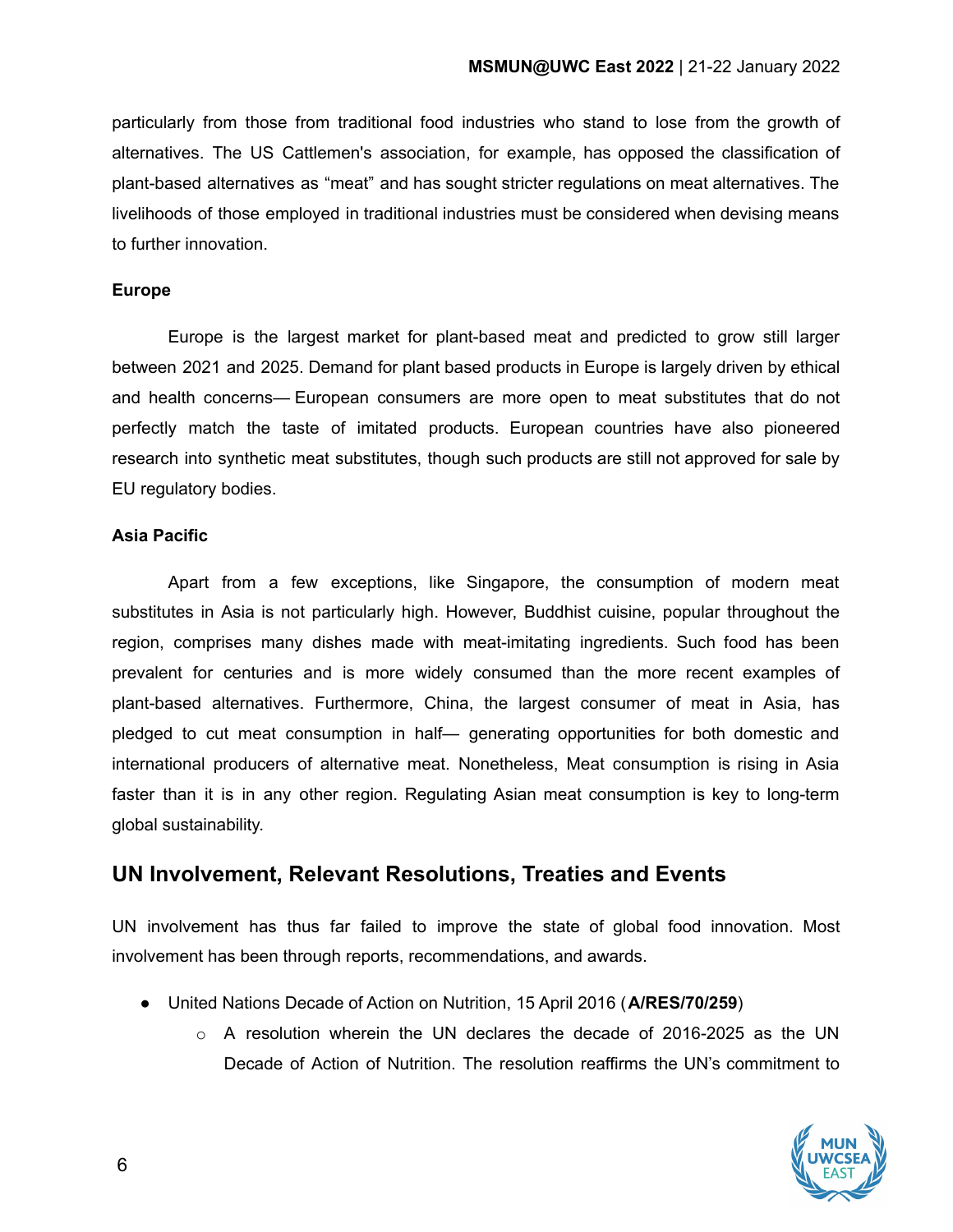the development of new technologies to ensure that the elimination of hunger exists as a sustainable endeavour.

- IPCC Special Report on Climate Change, 7 October 2019
	- o A landmark 43 page report where the UNEP recommends that countries, particularly but not only MEDCs, cut meat consumption in order to reduce emissions.

## **Possible Solutions**

- **● Encourage the development of additional plant-based and synthetic meat alternatives:** Synthetic meat may provide hesitant consumers with a larger variety of more authentic meat alternatives. Delegates should seek to expand initiatives to produce these alternatives, and should consider the relative involvement of the private and public sectors as well as sources of funding. Some possible measures could include the creation of shared facilities for innovation and provision of funds for start-ups in the food industry.
- **● Encourage the consumption of plant-based meat alternatives:** Meat alternatives remain inaccessible to many consumers as they are generally more expensive than their animal counterparts. Delegates can explore options such as subsidies to make plant-based alternatives more affordable. Furthermore, delegates should consider the development of different alternatives for different regions: most meat alternatives are imitations of beef and chicken, but in China, for example, a pork substitute would better suit local consumption habits.
- **● Improving agricultural technology and practices:** A wide variety of methods to help reduce the environmental impact of agriculture should be explored. Transitioning to aquaculture, increasing research into GMOs, and establishing better waste management regimes can all help in making agriculture more sustainable. Ethical issues arising from the poor conditions of factory farms should also be taken into account.
- **Improve regulations:** Beauractric systems make it difficult for some meat alternatives to get approval for sale from some countries' food authorities. Delegates may wish to improve regulatory environments to make meat alternatives more readily available. Delegates should also discuss the categorisation of meat alternatives, including whether they should be allowed to be marketed as "meat".

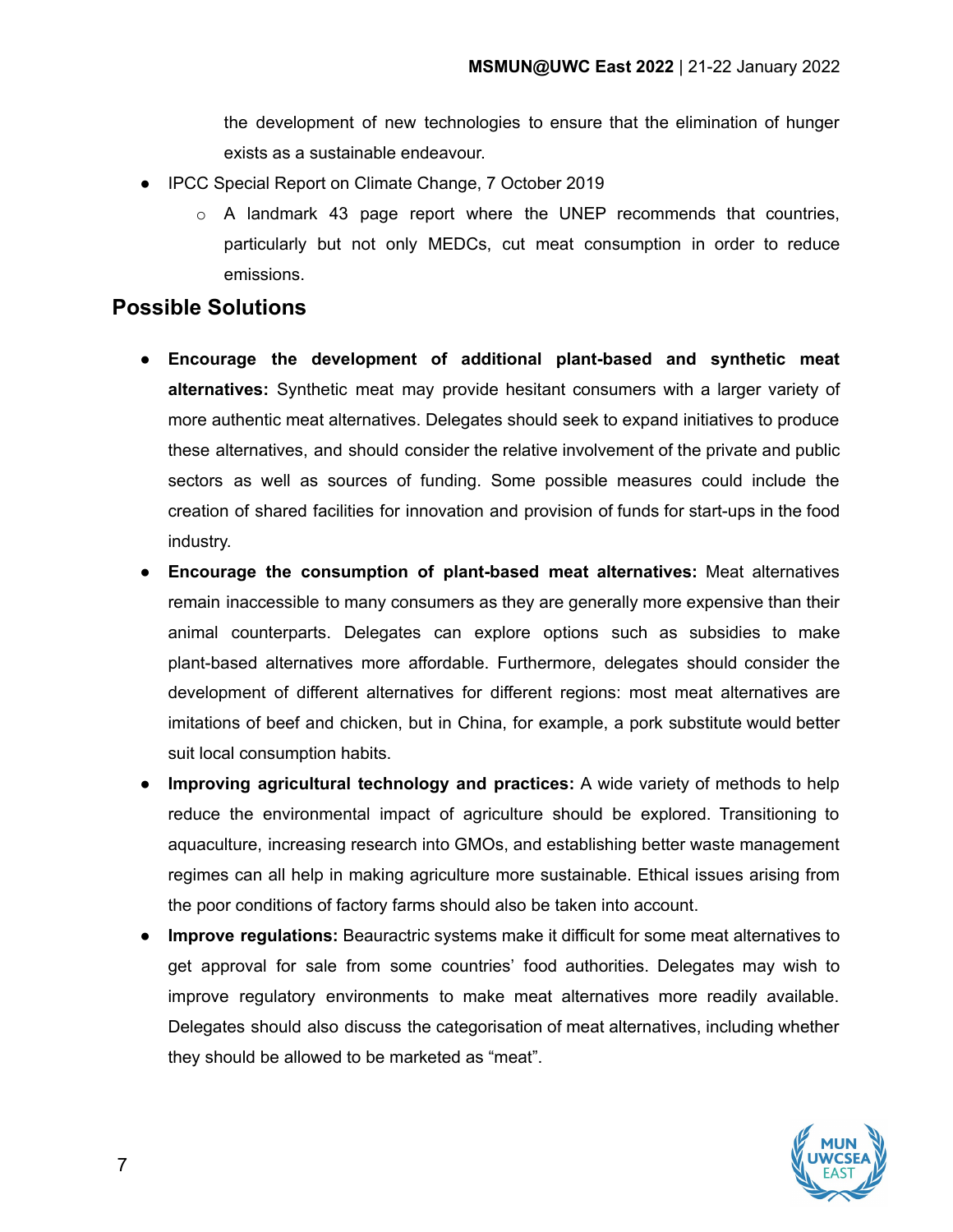# **Bibliography**

# **Useful Links**

A short overview of animal [agriculture](https://www.peta.org/features/climate-crisis-animal-agriculture-explained/) and its links to climate change

An article on GMO use in [agriculture](https://www.fda.gov/food/agricultural-biotechnology/how-gmo-crops-impact-our-world)

A tool for comparing meat [consumption](https://ourworldindata.org/meat-production) among different countries

An article on the process of producing meat [alternatives](https://www.treehugger.com/how-fake-meat-is-made-4863880)

# **Works Cited**

[Greenpeace.org](https://www.greenpeace.org/international/)

[Cowspiracy.com](https://www.cowspiracy.com/)

[Ourworldindata.org](https://ourworldindata.org/)

[Unep.org](https://www.unep.org/)

[Dairy.osu.edu](https://dairy.osu.edu/)

[Theguardian.com](https://www.theguardian.com/)

[Climatesociety.ei.columbia.edu](https://climatesociety.ei.columbia.edu/)

[awionline.org](https://awionline.org/)

[forbes.com](https://www.forbes.com/)

- <https://www.cowspiracy.com/facts>
- <https://ourworldindata.org/greenhouse-gas-emissions>
- [https://www.unep.org/resources/report/creating-sustainable-food-future-menu-solutions-s](https://www.unep.org/resources/report/creating-sustainable-food-future-menu-solutions-sustainably-feed-more-9-billion) [ustainably-feed-more-9-billion](https://www.unep.org/resources/report/creating-sustainable-food-future-menu-solutions-sustainably-feed-more-9-billion)
- <https://www.greenpeace.org.uk/news/why-meat-is-bad-for-the-environment/>
- [https://dairy.osu.edu/newsletter/buckeye-dairy-news/volume-7-issue-2/ammonia-emissio](https://dairy.osu.edu/newsletter/buckeye-dairy-news/volume-7-issue-2/ammonia-emissions-dairy-farms-basics) [ns-dairy-farms-basics](https://dairy.osu.edu/newsletter/buckeye-dairy-news/volume-7-issue-2/ammonia-emissions-dairy-farms-basics)